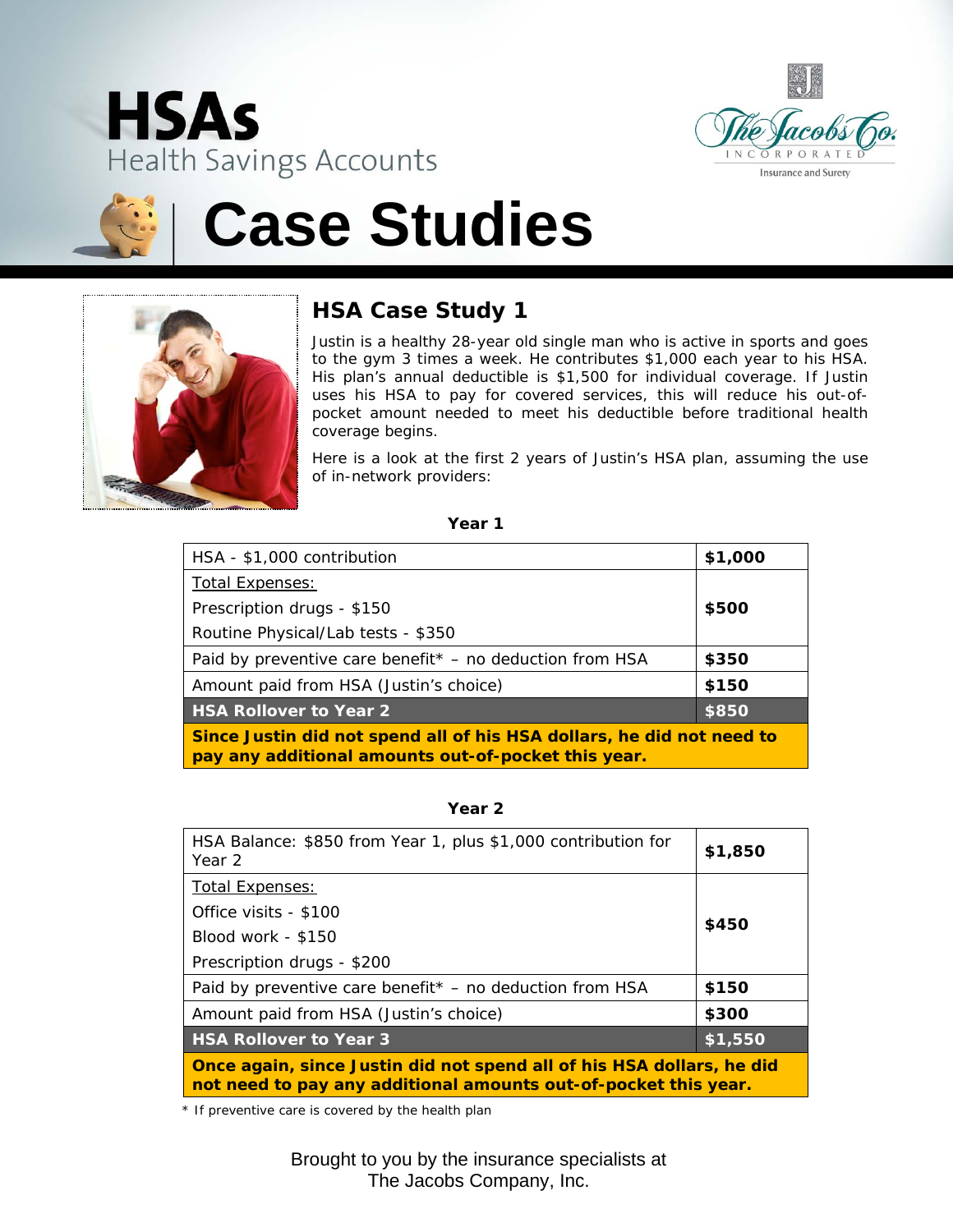





#### **HSA Case Study 2**

The Bennetts haven't had the best luck – daughter Jasmine was diagnosed with diabetes a few years ago, and son Alex has broken several bones. They contribute \$2,000 to their HSA each year. Their plan's annual deductible is \$5,000 for family coverage. If they choose to use their HSA to pay for covered services, it will reduce the out-of-pocket amount needed to meet their deductible before traditional health coverage begins.

Here is a look at the first 2 years of the Bennetts' HSA plan, assuming the use of in-network providers:

| ۰.<br>. .<br>۰.<br>× |  |
|----------------------|--|
|----------------------|--|

| HSA - \$2,000 contribution                                                                                                             | \$2,000        |
|----------------------------------------------------------------------------------------------------------------------------------------|----------------|
| <b>Total Expenses:</b>                                                                                                                 |                |
| Preventive Care Services - \$600                                                                                                       |                |
| Office Visits - \$350                                                                                                                  | \$1,500        |
| Prescription Drugs - \$200                                                                                                             |                |
| Emergency Room Visits - \$350                                                                                                          |                |
| Paid by preventive care benefit $*$ – no deduction from HSA                                                                            | \$600          |
| Amount paid from HSA (the Bennetts' choice)                                                                                            | \$900          |
| <b>HSA Rollover to Year 2</b>                                                                                                          | $\sqrt{1,100}$ |
| Since the Bennetts did not spend all of their HSA dollars, they did not<br>need to pay any additional amounts out-of-pocket this year. |                |

| Year 2                                                                                                                                        |         |
|-----------------------------------------------------------------------------------------------------------------------------------------------|---------|
| HSA Balance: \$1,100 from Year 1, plus \$2,000 contribution for<br>Year 2                                                                     | \$3,100 |
| <b>Total Expenses:</b>                                                                                                                        |         |
| Preventive Care Services - \$600                                                                                                              |         |
| Office Visits - \$300                                                                                                                         | \$1,100 |
| Prescription drugs - \$200                                                                                                                    |         |
| Paid by preventive care benefit* - no deduction from HSA                                                                                      | \$600   |
| Amount paid from HSA (the Bennetts' choice)                                                                                                   | \$500   |
| <b>HSA Rollover to Year 3</b>                                                                                                                 | \$2,600 |
| Again, since the Bennetts did not spend all of their HSA dollars, they<br>did not need to pay any additional amounts out-of-pocket this year. |         |

*\* If preventive care is covered by the health plan*